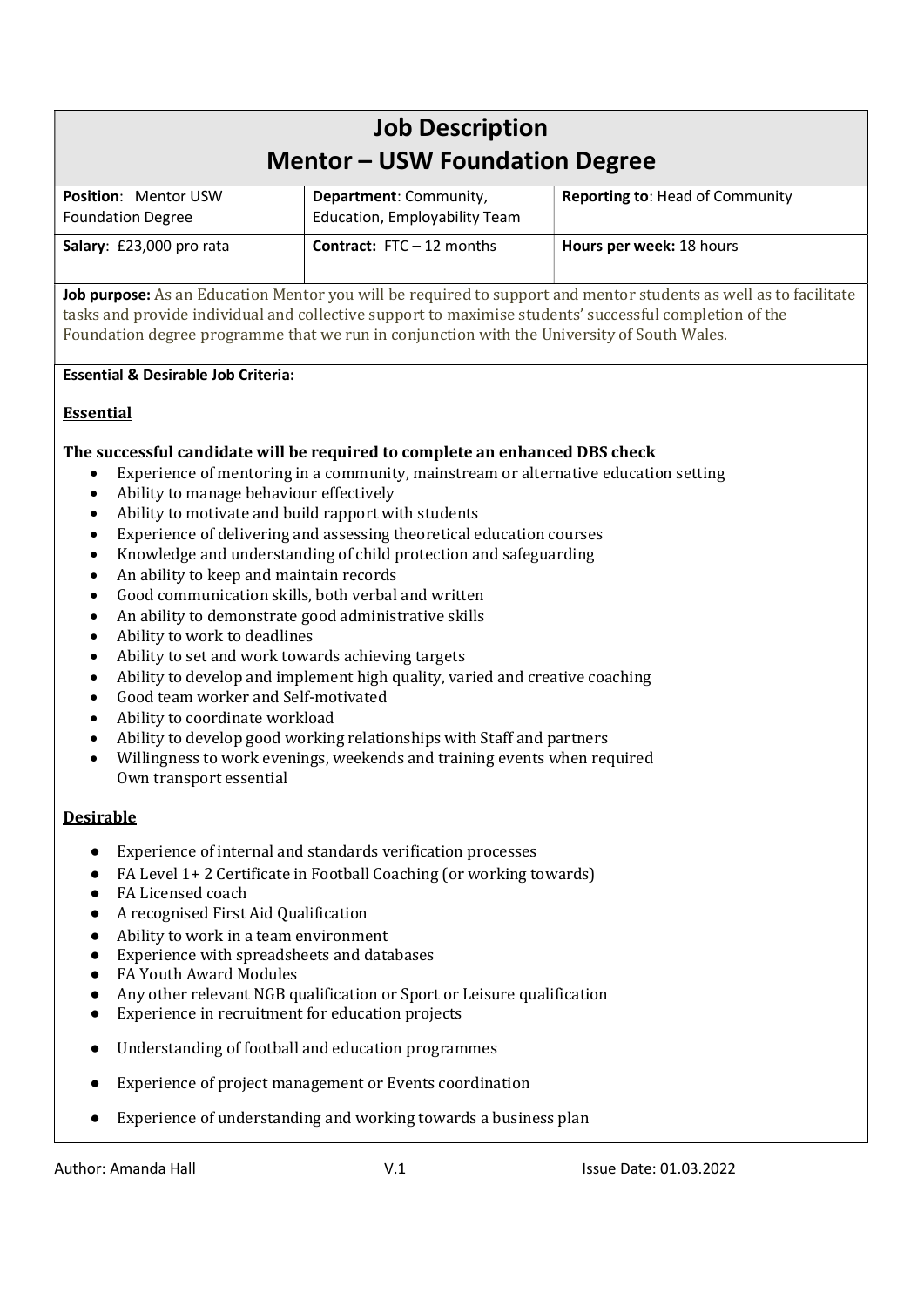- Able to deal with sensitive and challenging circumstances
- A demonstrable record of implementing Equal Opportunity policies and activities

## Role Competencies:

## Planning Timescales:

 Support and mentor the students enrolled on the programme and manage students' adherence to deadlines to ensure these are met in a timely manner;

## Decision Making:

To make decisions within remit of own role.

## Impact & Influence:

- Maintain a consistently high standard of delivery at all sessions;
- Adopt a participant-centred approach to all delivery, ensuring protocol in relation to safeguarding is consistently observed;
- Contribute to fundraising/income generation for SET, as required from time to time, to support and sustain the work of the organisation; and, to work occasional match days, evenings, and weekends as required.
- To actively and demonstrably support and promote literacy, numeracy, ICT, careers and Key Skills via their curriculum areas
- To identify opportunities within the community to extend MK Dons SET education offer and potential income generation linked to education

# Skill Level:

- To demonstrate skills in, and understanding of, a variety of teaching and learning strategies
- To impart knowledge skills and understanding to each pupil following planned schemes of work that deliver the Course Specification
- To keep up to date with current thinking and development by attendance at appropriate courses, reading and other professional development and training

# Communication:

- Act as the students' first point of contact for queries and concerns;
- Be the SET's point of contact with the University of South Wales;

#### Budget Management:

To be mindful of the wastage or resources and commodities

#### Lead & Develop:

- Plan, prepare, and deliver classroom based and practical coaching sessions as required;
- $\bullet$

## Operating Parameters: